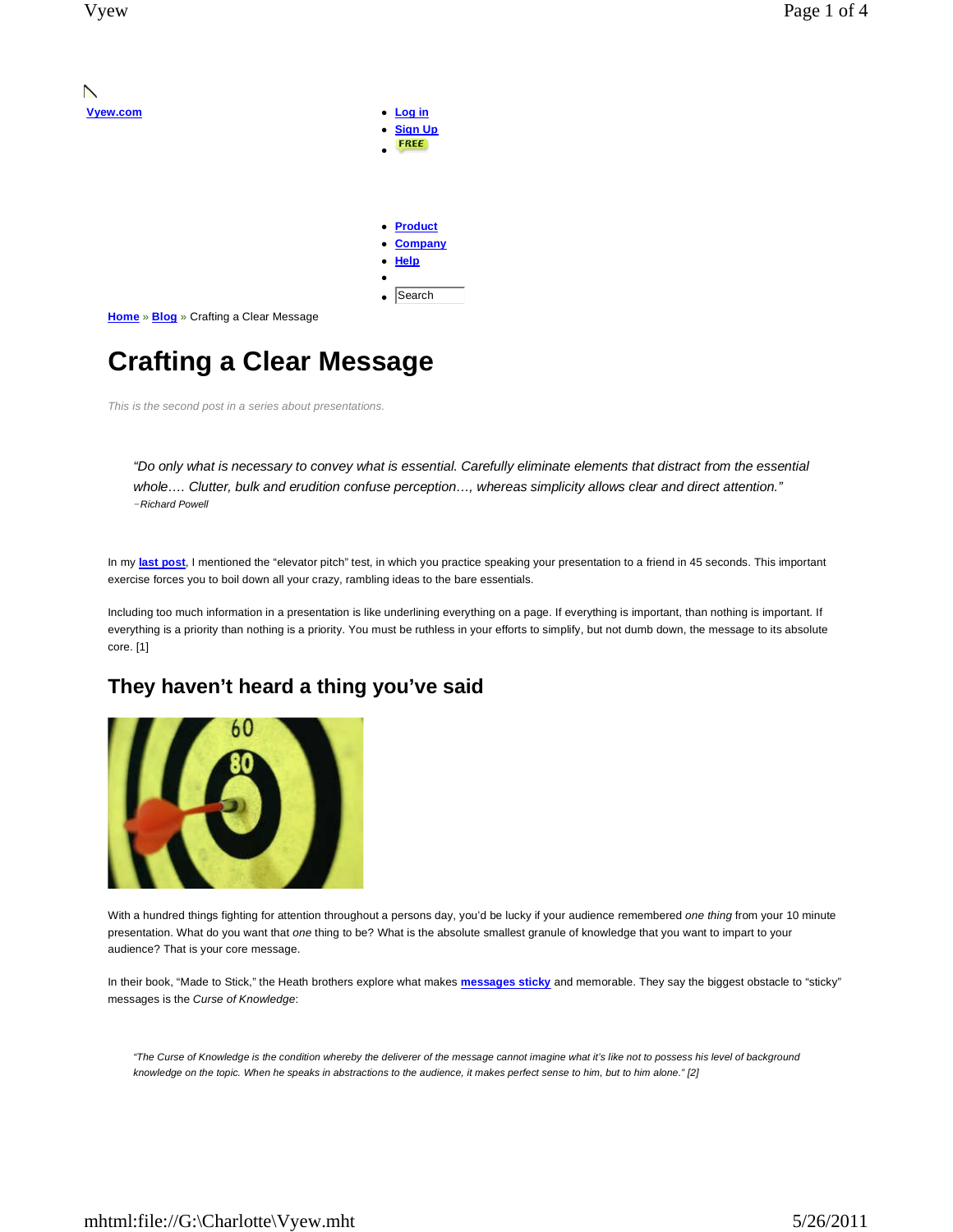# **Our love/hate relationship with simplicity**

As the world becomes more complex, people crave simplicity. They love it. The iPod won because it was simple. Simple is good, simple is easy, simple is viral. Complex messages are hard to understand, and are hard to tell a friend. Simple ideas become viral because they're easy to recall, explain, and relate to.

But we also hate simplicity. Simple ideas can be mistaken as shallow, dumb, and lazy. You don't want to appear dumb and lazy do you? Then you better beef up your PowerPoint with more facts and figures. Why do so many product feature lists say "and much more" at the end? When in doubt, add more and say more, right? But this just dilutes the core message.

Disclaimer: I am the same person who is in charge of our website, and as I write this I do realize I need to take some of this advice to heart. Our current website is a little complex and requires simplification.

# **Learn to love simplicity through restraint**



Lately I have been experimenting with a time management system called the **Pomodoro technique**. I'm working in strict 25 minute blocks with mandatory 5 minute breaks in between. The idea is that the mind is kept from multi-task fatigue by active rejection of interruptions and laser focus on a single task until the pomodoro timer rings. I've found the result to be greater efficiency and more awareness of where my time is going through out the day.

The reason this system works is because of the constraints. "In the field of design there is the belief that with more constraints, better solutions are revealed." [3] Professional designers live with hundreds of constraints on a daily basis, because that's how the design world works. Nondesigners, on the other hand, can easily get frustrated or go overboard with all the various options, effects, colors, and templates afforded to them by modern presentation software.

The solution is to impose strict restraints on your presentation and stick to them. This will help creativity and simplicity. For example, in 2003 a presentation style emerged from Japan called Pecha Kucha. You are allowed 20 slides which display for 20 seconds on an auto-rotation timer. That's 6 minutes and 40 seconds to give a presentation and that's it. It has become a global phenomenon in 80 cities, and is great practice for honing your presentation skills. [4]

# **Restraint means focus**

In summation, use the elevator technique to find your core message. Then continuously reevaluate your entire presentation based on the core message. Does this awesome slide I worked so hard on, full of facts and figures strongly contribute to my core message? If the answer is not an immediately YES, then get rid of it. The simpler and clearer your message, the higher probability your audience will remember something.

### **Notes/Credits**

This article was inspired by an awesome book: **Presentation Zen** by Garr Reynolds. It's highly recommended!

[1] Page 77 – "If everything is important, nothing is important." I love this line.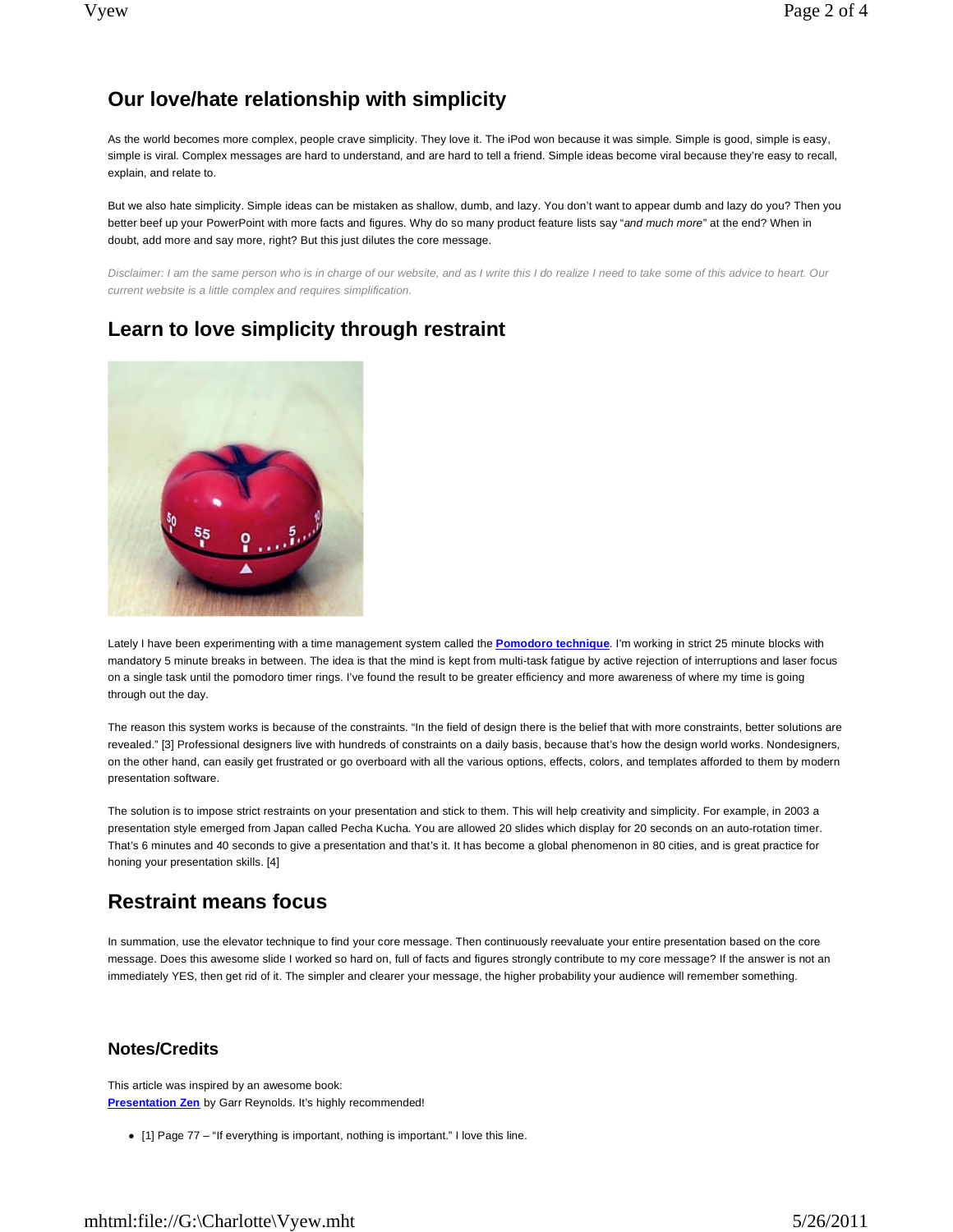- [2] Page 76 I suffer from this disease frequently. When I'm working on a project for too long, I lose perspective on it. The six principles of "SUCCESs" help fight this disease: Simplicity, Unexpectedness, Concreteness, Credibility, Emotions and Stories. **Learn more.**
- [3] Page 39 We all hate restrictions, but perhaps we can learn how to use them for our benefit.
- [4] Learn more about Pecha Kucha here: **http://www.pecha-kucha.org/**. I haven't tried this yet, but I'm eager to on my next presentation.

#### **Photo Credits: Ogimoki**, **Erato**

Updated: February 19th, 2011 · Tags: **presesentations**

#### **Post your comment here...**

| Name (required)                                         |                  |
|---------------------------------------------------------|------------------|
| Mail (will not be published) (required)                 |                  |
| Website                                                 |                  |
| Your comment here                                       | $\blacktriangle$ |
|                                                         |                  |
| <b>Submit Comment</b>                                   |                  |
| ☑ Notify me of follow-up comments via e-mail            |                  |
| <b>. Blog Categories</b>                                |                  |
| o <b>Product News</b> (14)                              |                  |
| o Power User Tips (6)<br>$\circ$ Tech (1)               |                  |
| o <b>System Status</b> (7)<br>o Product Change Log (11) |                  |
| . Links                                                 |                  |
| o Help Center                                           |                  |
| N SUBSCRIBE                                             |                  |
| . Search the Help Center                                |                  |
| Search                                                  |                  |
| <b>Sitemap</b>                                          |                  |

#### **Product**

- **Features**
- **Competitive Comparison Chart**
- **Technical Specs**
- **Screenshots**
- **Vyew Animated Demo**
- **Uses for Vyew**
- **Pricing**
- **Enterprise Appliance**

#### **Company**

- **About Us**
- **Vyew Blog**